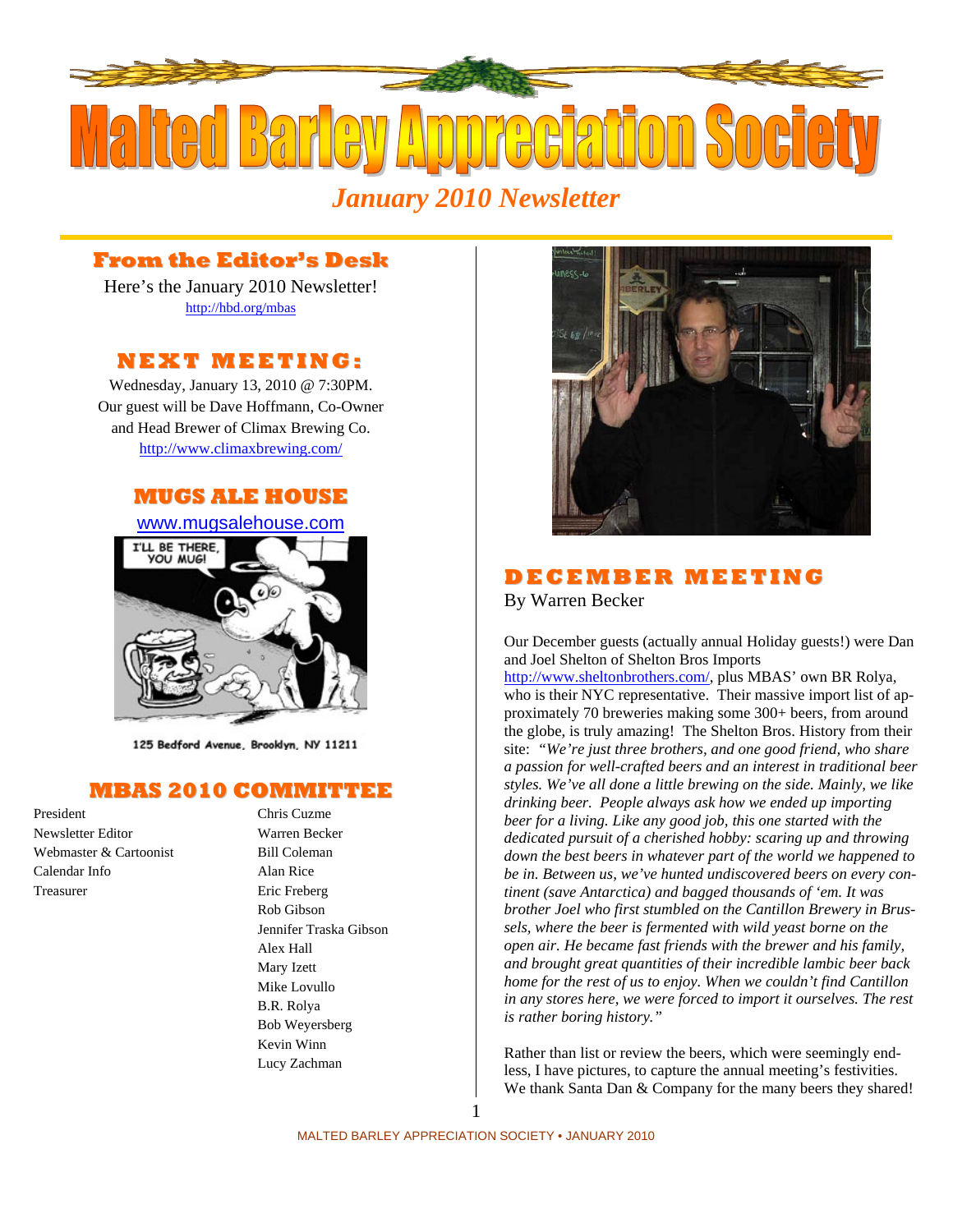











MALTED BARLEY APPRECIATION SOCIETY • JANUARY 2010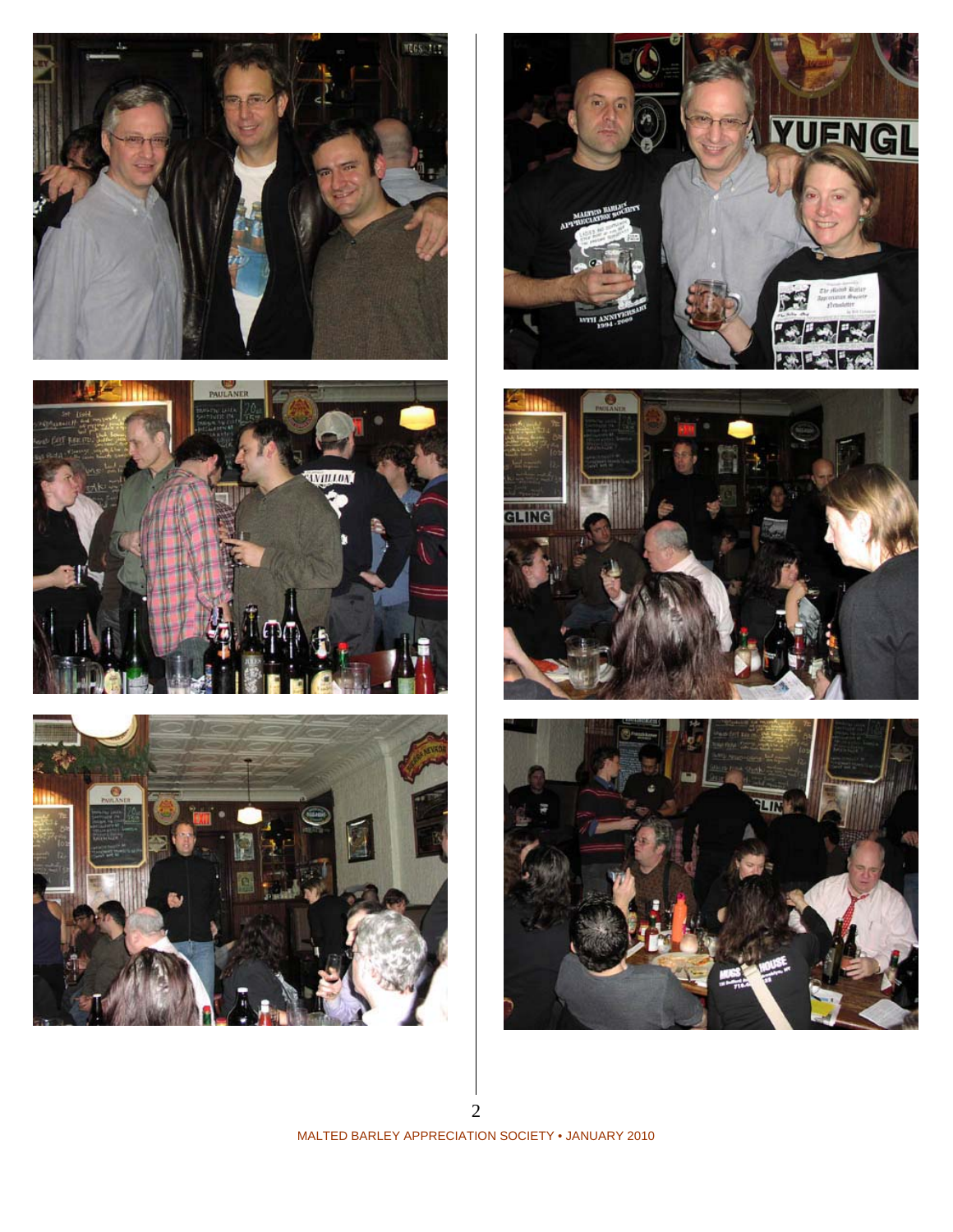## **New MBAS Club Shirts & Mugs**

We have new black 2-sided imprint t-shirts, which we use for our speaker gifts, available for sale to club members for \$20.00 each. Sizes available are S-XXL, and will be available for purchase at our meeting. Proceeds for the sale of this t-shirt go toward the club's new glass mug that will be used for meeting samples.







**15TH ANNIVERSARY** 1994 - 2009

# **Event Calendar** by President Alan Rice

**H O M E B R E WI N G C O M P E TI TI O N S:**

**BREWERS ASSOCIATION** ee tow ORG

http://www.beertown.com/homebrewing/schedule.html



http://www.bjcp.org/compsch.html

Mon. Jan. 25, **Homebrewing Workshop at Beer Table. Hosted by Brian Strumke of Stillwater Artisanal Ales**. Bring your brews. http://www.beertable.com/

Sun. Jan. 31, **Homebrew Alley 4 at Chelsea Brewing. Presented by our friends in the New York City Homebrewers Guild**. Entries accepted through Jan. 22. Please register soon if you're judging. Free coffee and bagels for judges and stewards at 8:30. Competition runs from 9:15-4pm in 2 sessions with a lunch break. Details at: http://hbd.org/nychg/

March 5-6, **14th Amber Waves of Grain at Knights of Columbus in Grand Island, NY**. Presented by the Niagara Assoc. of Homebrewers. Entries accepted Jan. 18-Feb. 22. http://www.awoghomebrew.com/

March 22, **32nd UNYHA/21st Empire State Open Homebrew Comp. at Rohrbach Brewing Co**. in Rochester, NY. Presented by the Upstate NY Homebrewers Assoc. Deadlines TBA http://www.unyha.com/

TBA in March, **HVHB 20th Homebrew Comp. presented by the Hudson Valley Homebrewers**. http://hvhomebrewers.com/

TBA in April, **AHA Nat'l Homebrew Comp. presented by the American Homebrewers Assoc**. Entries accepted Mar. 22-Apr. 1. http://www.homebrewersassociation.org/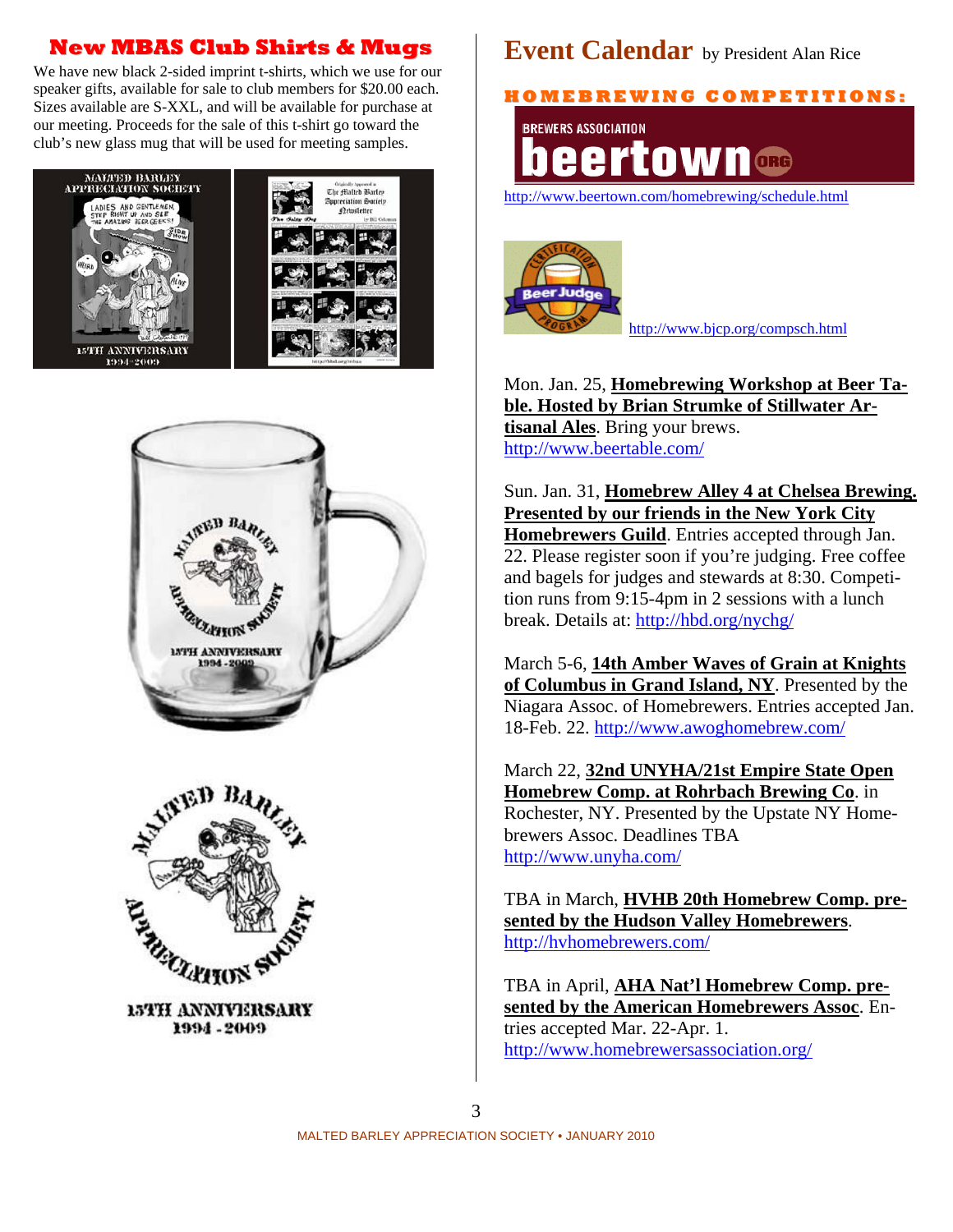## **Beer Related Events:**

Tue. Jan. 12, **Warm Up with Barleywines at Bar Great Harry**. Arcadia Cereal Killer, Avery Hog Heaven, Boulder Killer Penguin, Dogfish Head Olde School, Flying Dog Horn Dog, Sly Fox Panacea, Speakeasy Godfather's Reserve, Stone Old Guardian. http://www.bargreatharry.com/

Tue. Jan. 12, **Goose Island at Rattle N Hum**. Greg Hall will be on hand. Mado Imperial Wit, Alt, Winter Wit, Queen B, Snow Wit, Saison, 2nd City Wit, Doppelbock, Marie Louise, Smoked Dunkelweizenbock, Franken Porter, Matilda, Demolition, Pere Jacques, Bourbon County Stout, IPA, IIPA, Honkers, 312 Wheat.

Wed. Jan. 13, **12 Percent Imports at Blind Tiger**. Brian Ewing will be on hand. Contreras Valeir Blond, Valeir Divers, Valeir Extra; Sint Canarus Pere Canard; Dochter Van De Korenaar Noblesse, Van De Korenaar Courage, Van De Korenaar Embrasse; Emelisse DIPA, RIS, Winterbier; Hopfenstark Ostalgia Blond, Ostalgia Rousse, Postcolonial IPA, Blanche De L'Ermitage, Saison Du Repos; Tournay Blond, Black, de Noel. http://www.blindtigeralehouse.com/

Wed. Jan. 13, **Goose Island Beer Dinner at Tribeca Grill**, \$75. Hosted by Greg Hall. Menu and RSVP: http://tribecagrill.com/

Thu. Jan 14, **Smuttynose at Barcade**. Dave Yarrington will be on hand. Baltic Porter, Oak-aged Big A IPA, Farmhouse Ale, Imperial Stout, Finest Kind IPA, Maibock, Oak-aged Terminator G-Bock, Tripel, Wheat Wine, Woodward Ale. http://www.barcadebrooklyn.com/

Thu. Jan. 14, **Avery at Broadway Dive**. List TBA. http://www.divebarnyc.com/

Thu. Jan 14, **Blue Point at Bronx Ale House**. Sour Cherry Stout, Howling Bastard (cask), Imperial Pilsner, Oatmeal Stout, Fresh Hop Pale Ale, Winter Ale, Blueberry Ale, Toasted Lager, Rastafarian Rye. http://www.bronxalehouse.com/

Thu. Jan. 14, **The Bruery at Pacific Standard**. Orchard White, 2 Turtle Doves, Hottenroth, Rugbrod, and free swag. http://pacificstandardbrooklyn.blogspot.com/

Mon. Jan. 18, 7-8:30pm, **All About Stouts at Beer Table**, \$35. Chris Munsey will provide a historical backdrop to the tasting with a brief description of where stouts originated, the fine line between stout and porter, and a review of some the exciting examples of the style available today. Tickets at: http://www.beertable.com/

Tue. Jan 19, **The King of Kings County at Rattle N Hum**. Perhaps the largest collection ever of beers from the Borough of Brooklyn. **Sixpoint** Bengali Tiger, Dubbel Trubbel, Sweet Action, Righteous Rye, Express, Brownstone, Mason Black, Apollo, Atlantic Antic, Atlantic Amber, Otis, Oktoberfest, 8 Days O'Wheat, Hops of Love; **Brooklyn** Lager, Pilsner, Pennant Ale, Brooklyn Weisse, Brown Ale, IPA, Monster, Winter, Brewmaster's Reserves x4, Black Chocolate; **Kelso** Pilsner, Recessionator, Barrel-aged Chocolate Lager, Newtown Kriek, Nut Brown Lager, St. Gowanus, Chocolate. Casks from all 3 will be available.

Tue. Jan. 19, **Global Brands at Pony Bar**. Susan Green will be on hand. 20 lines, some rare, from Victory, Allagash, North Coast, Great Divide, Stoudts. http://www.theponybar.com/

Tue. Jan. 19, 7-9pm, **Victory Tasting at Bierkraft**. Pete Danford will be on hand.

Wed. Jan. 20, 6-10pm, **Sixpoint Vegetarian Beer Dinner at Jimmy's No. 43**, \$45 inclusive. Hosted by Shane Welch. Five courses, 5 beers plus 1 cask. Regular menu also available. http://www.jimmysno43.com/

Wed. Jan. 20, 7-10pm, **German Beer Dinner at Loreley's**, \$33. Nine beers, with 3 courses. http://www.loreleynyc.com/

Thu. Jan 21, **North Coast at Dive 75**. Nine drafts, TBA. http://divebarnyc.com/

Jan. 22-23, 4:20pm, **Southampton Hosts Pri-Moe at Pony Bar**. The official pre-show meet-up for the band Moe, before their Roseland shows. 20 lines of NY beers, with Southern Tier, Empire, Keegan, Great Adironack, Lake Placid, Saranac, C.H. Evans, Captain Lawrence, Blue Point, Chatham, and of course, Southampton.

Sat. Jan 23, **Windy City Beers and Warren Zevon**. **Two Brothers** Domaine du Page, Bitter End; **Goose Island** Mild Winter, Bourbon County Stout, Honkers Ale, IPA. Tasting from 7-9pm, flights available all night, the tribute band comes on at 10pm.

Mon. Jan. 25, 7-8:30pm, **12 Percent Imports at Beer Table**, \$35. List TBA, please RSVP.

Tue. Jan. 26, **Weyerbacher at Rattle N Hum**. Fireside, Merry Monks, Old Heathen, Blithering Idiot, Quad, Zotten, Winter, Hops Infusion, Double Simcoe cask & draft.

Wed. Jan. 27, **Ommegang at Stag's Head**. Brett, Chocolate Indulgence Stout, Rare Vos, Three Philosophers and more.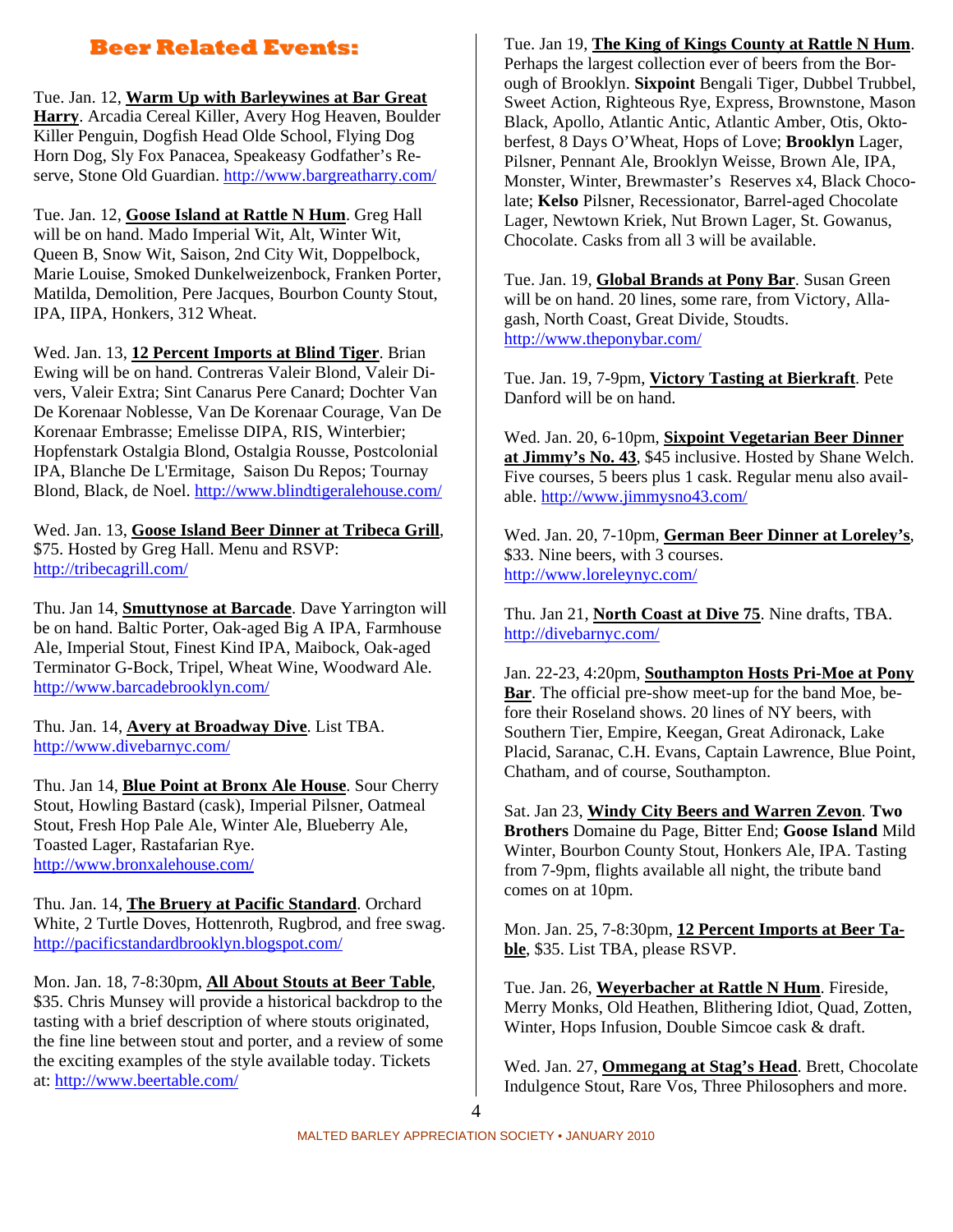### http://www.thestagsheadnyc.com/

Sat. Jan. 30, 11:30am, **Imperial Russian Stout Release Party at Southampton Publick House**. Expect a great draft list, including the IRS. Other hand-bottled beers available only at the brewpub on this day include two-time GABF Gold medal winner Southampton Berliner Weisse, Double Ice Bock, and Trappist IPA. Limited quantities come early. LIRR: The 9:40 from Penn (change at Jamaica) and the 9:42 from Flatbush arrive in Southampton at 12:03. The 11:40 and 11:42 arrive at 2:09. It's a short walk to SPH. Return at 4:16 or 6:16.

Sat. Jan. 30, 1pm, **NY Breweries at Dive Bar**. Featuring Captain Lawrence, Ithaca, and Chatham. Free cheese and hot dog plates with the purchase of a flight.

Sat. Jan. 30, 5-9pm, **Beer, Bourbon and BBQ Fest at le.venue**, \$75. Sample 60 beers, 40 bourbons, and food. http://www.beerandbourbon.com/

Sun. Jan. 31, 3-6pm, **BFM Brunch at Gingerman,** \$45. Jerome Rebetez will personally tap a firkin of Cuvee Alex Le Rouge. Three full pours and a tasting flight, paired with a soup made by Jerome himself with one of his beers, a charcuterie plate, a beer-cheese created by Jerome and Murray's exclusively for this event, and a warm La Dragon for a bon finis. Tickets at: http://www.gingerman-ny.com/

Tue. Feb 2, **Ommegang at Pony Bar**. Ken Erdogan will be on hand. 10 drafts, some rare.

Feb. 2-4 **Otter Creek & Wolaver's Invade NYC**. Mike Gerhart will be crawling to 7 bars in 3 days. His schedule, below, seems tight at times, so call ahead. Taste how he turned around OC/W in the 2 years since he left Dogfish Head. He has some good stories from those days, and new ones, too - Long Trail just completed their purchase of OC/W.

Tue, 5pm, **Rattle N Hum. Otter Creek** Imperial IPA, RIS, Pale Ale, Oktoberfest, Vermont Lager, Solstice, Stove Pipe Porter; Cask & draft: QVA, Copper Ale, Spring Kolsch. **Wolavers** Pale Ale, Brown Ale, Oatmeal Stout, Pat Leavy, Pumpkin, plus Vermont cheese.

Tue, 6pm, **Ulysses'**. http://www.ulyssesfolkhouse.com/

Tue, 7pm, **Jimmy's No. 43**. Vermont cheese plates.

Wed. 4pm **Blind Tiger**. 17+ drafts and casks, Vermont cheese.

Wed. 5pm, **Mudville**. http://www.mudville9.com

Wed. 9pm, **Valhalla**. http://www.myspace.com/valhallabeer

Thu. 5pm Swifts. http://swiftnycbar.com/

Thu. Feb. 4, **Midwest Night at Barcade**. List TBA.

Fri. – Sun. Feb. 5-7, Noon-Late **20th 'Cask Head' Fest at Brazen Head.** Featuring 25-30 casks pouring over the weekend, 12 at a time, including rare offerings not normally seen in cask in NYC. http://www.gotham-imbiber.com/

March 6-7, Sat. & Sun. 11AM-Late **Split Thy Brooklyn Skull at Mugs Ale House.** Mugs' annual 2-day strong ale, barleywine, and imperial stout event.

#### **C H E C K O U T Y O U R B E E R A L E R T P A G E**



http://hbd.org/mbas/beer.html





5